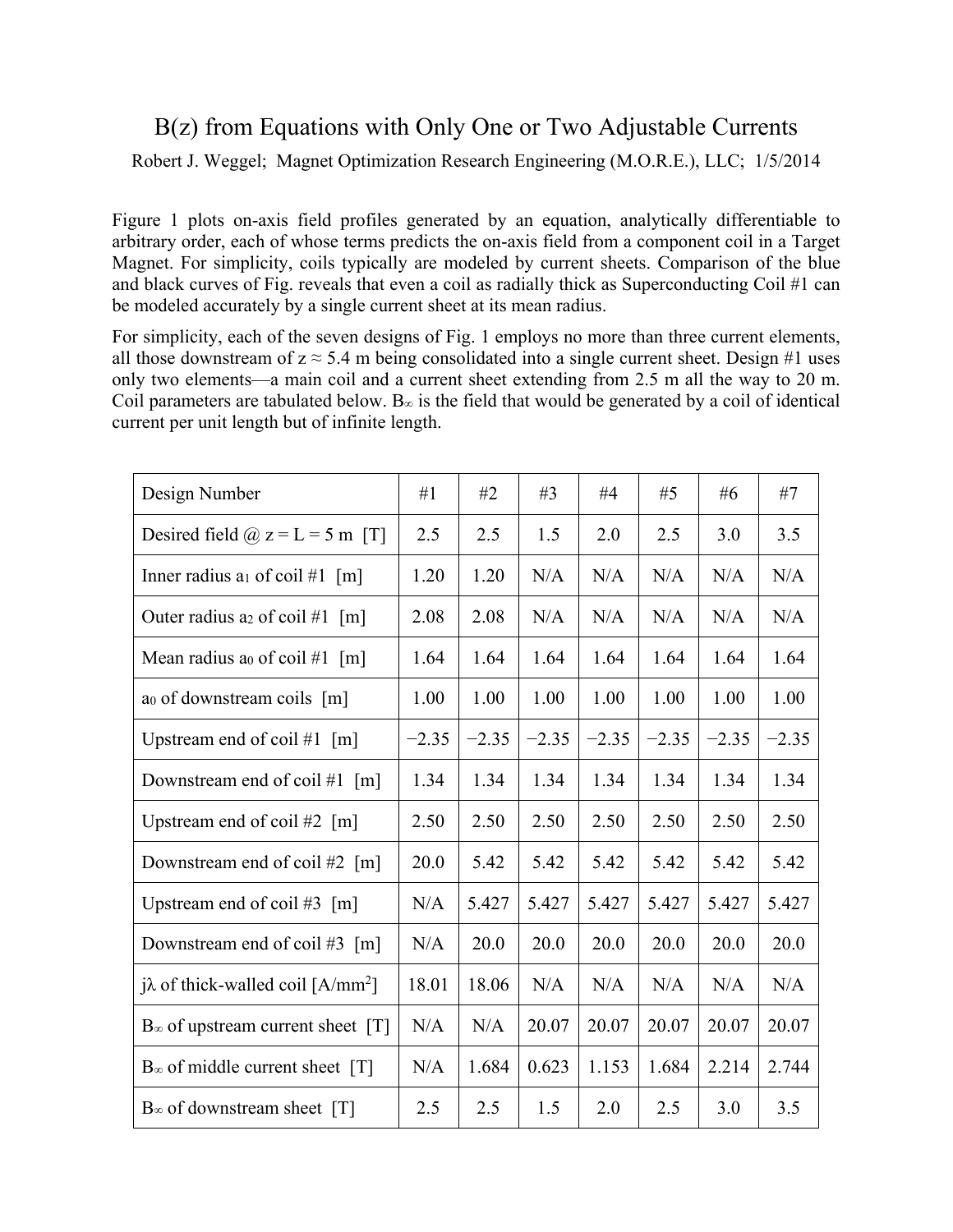To satisfy constraints on the field magnitude B(z) and slope dB/dz at  $z = -0.5$  m and  $z = L$ , one can adjust the energization level of coils. Only coil currents—not coil dimensions—are variables, so that solving for variables requires no iteration. Furthermore, for the designs of Fig. 1 only the interior coil is used to satisfy the requirement that  $B(L) = B_{min}$ . The upstream coil generates exactly 15 T without help for the downstream coils, which contribute only a few hundredth of a tesla at  $z = -0.5$  m. The downstream current sheet is energized so as to generate exactly  $B_{min}$ deep in the interior of a coil of infinite length.



Field Profile of Target Magnets with B<sub>min</sub> = 1.5, 2, 2.5, 3 & 3.5 T for  $z > 5$  m

Fig. 1. On-axis field profiles generated by equations described in text above.

The field near  $z = 6$  m is higher than desired by as much as 0.17 T (0.5 T for the design with only one downstream coil). The field profiles of Figure 7 reduce this field deviation by means of an additional coil and therefore a second adjustable current. The solution of two simultaneous linear equations suffices to determine the currents in the interior two coils that satisfy the constraints  $B(z) = B_{min}$  at  $z = 5$  m and at  $z = 6$  m. The latter constraint is more robust than requiring  $dB/dz =$ 0 at  $z = 5$  m.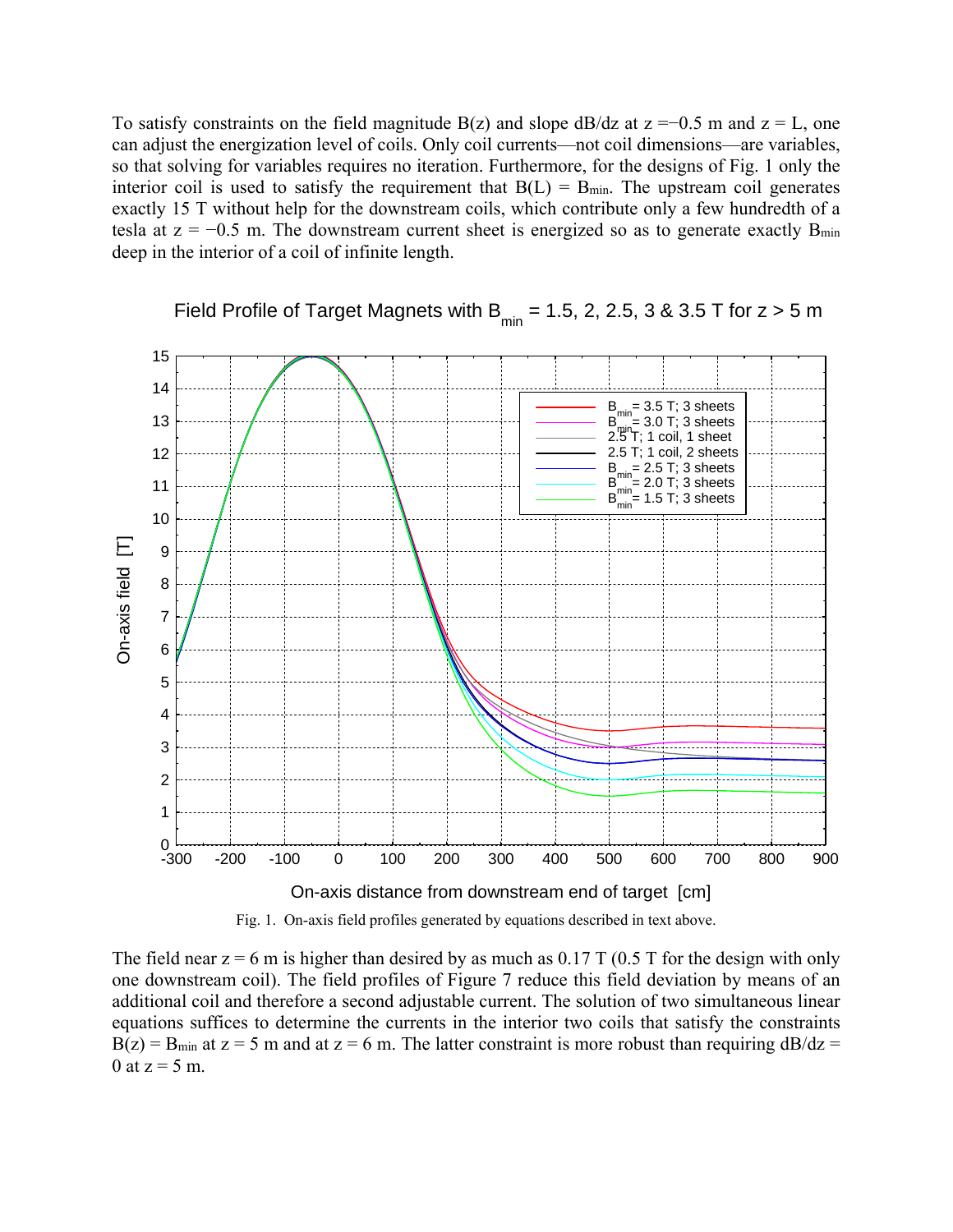

B(z) of Target Magnets with B<sub>min</sub> = 1.5, 2, 2.5, 3 & 3.5 T @  $z = 5$  m

Fig. 2. On-axis field profiles generated by magnets with four current sheets. Currents  $i_1$  and  $i_4$  are fixed;  $i_2$  and  $i_3$  are adjustable. B(z) = B<sub>min</sub> at z = 5 m; also B(6m) = B<sub>min</sub>, a more robust constraint than dB/dz = 0 at z = 5m.

All the designs employ four current sheets with consecutive radii of [1.64, 1.00, 0.75, 0.60] m; coil ends are at [−2.35, 2.50, 5.29, 6.28] m upstream and [1.34, 5.17, 6.18, ∞] m downstream. To make the total field 15 T at  $z = -0.5$ m), the upstream coil generates 14.97 T. To make the total field approximately  $B_{\text{min}}$  throughout the range 5 m to  $\sim$ 9 m, the downstream coil carries 94% the current that it would need if unassisted by the coils upstream.

| Design Number                          | #1    | #2  | #3  | #4                      | #5    |
|----------------------------------------|-------|-----|-----|-------------------------|-------|
| Desired field $\omega$ z = L = 5 m [T] | 1.5   | 2.0 | 2.5 | 3.0                     | 3.5   |
| $B_{\infty}$ of current sheet #2 [T]   | 0.918 |     |     | $1.536$   2.153   2.770 | 3.387 |
| $B_{\infty}$ of current sheet #3 [T]   | 1.226 |     |     | $1.802$   2.377   2.953 | 3.528 |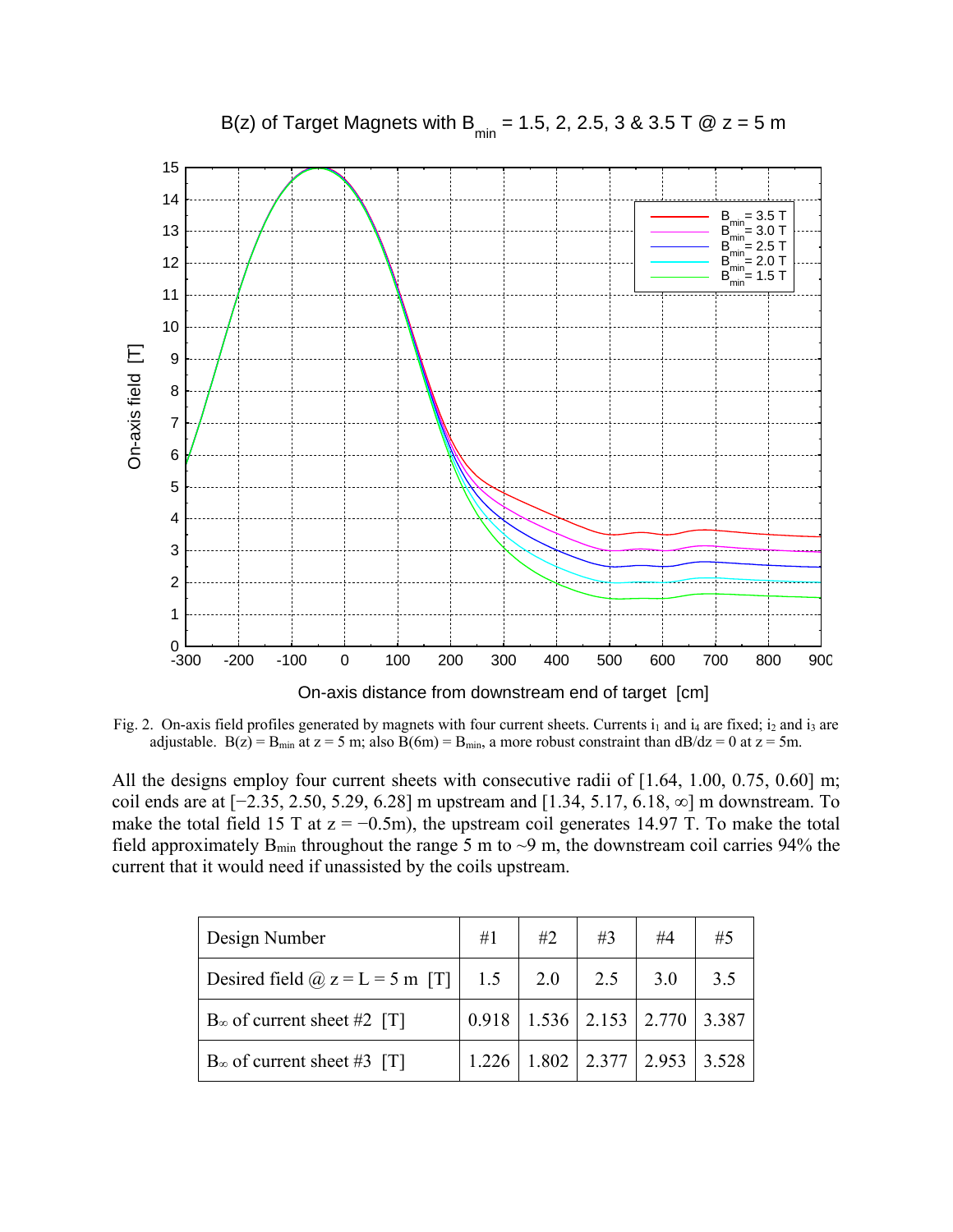The on-axis field *B* at location *z* generated by a current sheet of radius *a*, upstream end *b*1, downstream end *b*2, and carrying *i*' amperes per meter is the function

$$
B(z) = \frac{1}{2}\mu_0 i' (b-z) [a^2 + (b-z^2)]^{-1/2}
$$
teslas

evaluated at  $b = b_2$  minus its evaluation at  $b = b_1$ .

Define a function  $B^{(0)}(x) \equiv x(a^2+x^2)^{-1/2}$ , where  $x \equiv (b-z)$ . Similarly, define functions  $B^{(n)}(x) \equiv$ (1/n!)  $d^nB^{(0)}/dx^n$ . Then the Taylor series expansion of the field an increment  $\Delta$  from *z* is the function

$$
\frac{1}{2}\mu_0 i^{\mathsf{T}}\left[B^{(0)}(x) + B^{(1)}(x) \Delta + B^{(2)}(x) \Delta^2 + B^{(3)}(x) \Delta^3 + B^{(4)}(x) \Delta^4 + B^{(5)}(x) \Delta^5 + \ldots\right],
$$

evaluated at  $x_1 \equiv (b_1 - z)$  and subtracted from its evaluation at  $x_2 \equiv (b_2 - z)$ .

Define  $r = (a^2 + x^2)^{1/2}$ . The first five terms in the series are:

$$
B^{(1)}(x) = a^2 / r^3,
$$
  
\n
$$
B^{(2)}(x) = -(3/2) a^2 x / r^5,
$$
  
\n
$$
B^{(3)}(x) = -(1/2) (a^2 - 4 x^2) / r^7,
$$
  
\n
$$
B^{(4)}(x) = (5/8) a^2 x (3 a^2 - 4 x^2) / r^9,
$$
  
\n
$$
B^{(5)}(x) = (3/8) a^2 (a^4 - 12 a^2 x^2 + 8 x^4) / r^{11}.
$$

Figure 3 plots these functions with  $a = 1$ . To devote most of the graph to values of x less than unity, values greater than unity are transformed as  $x = (2-u)^{-1}$ , where *u* is the abscissa. The righthand border of the graph,  $u = 1.8$ , transforms to  $x = 5$ .

The figure also plots the power-series coefficients for the function  $B^{(0)}(x) = \tanh(x)$ , which behaves much like  $(1+x^2)^{-1/2}$ . Its coefficients are:

$$
B^{(1)}(x) = 1 / \cosh^{2}(x),
$$
  
\n
$$
B^{(2)}(x) = -\sinh(x) / \cosh^{3}(x),
$$
  
\n
$$
B^{(3)}(x) = -(1/3) [1 - 2 \sinh^{2}(x)] / \cosh^{4}(x),
$$
  
\n
$$
B^{(4)}(x) = (1/3) [\sinh(x)] [2 - \sinh^{2}(x)] / \cosh^{5}(x),
$$
  
\n
$$
B^{(5)}(x) = (2/15) [2 - 11 \sinh^{2}(x) + 2 \sinh^{4}(x)] / \cosh^{6}(x).
$$